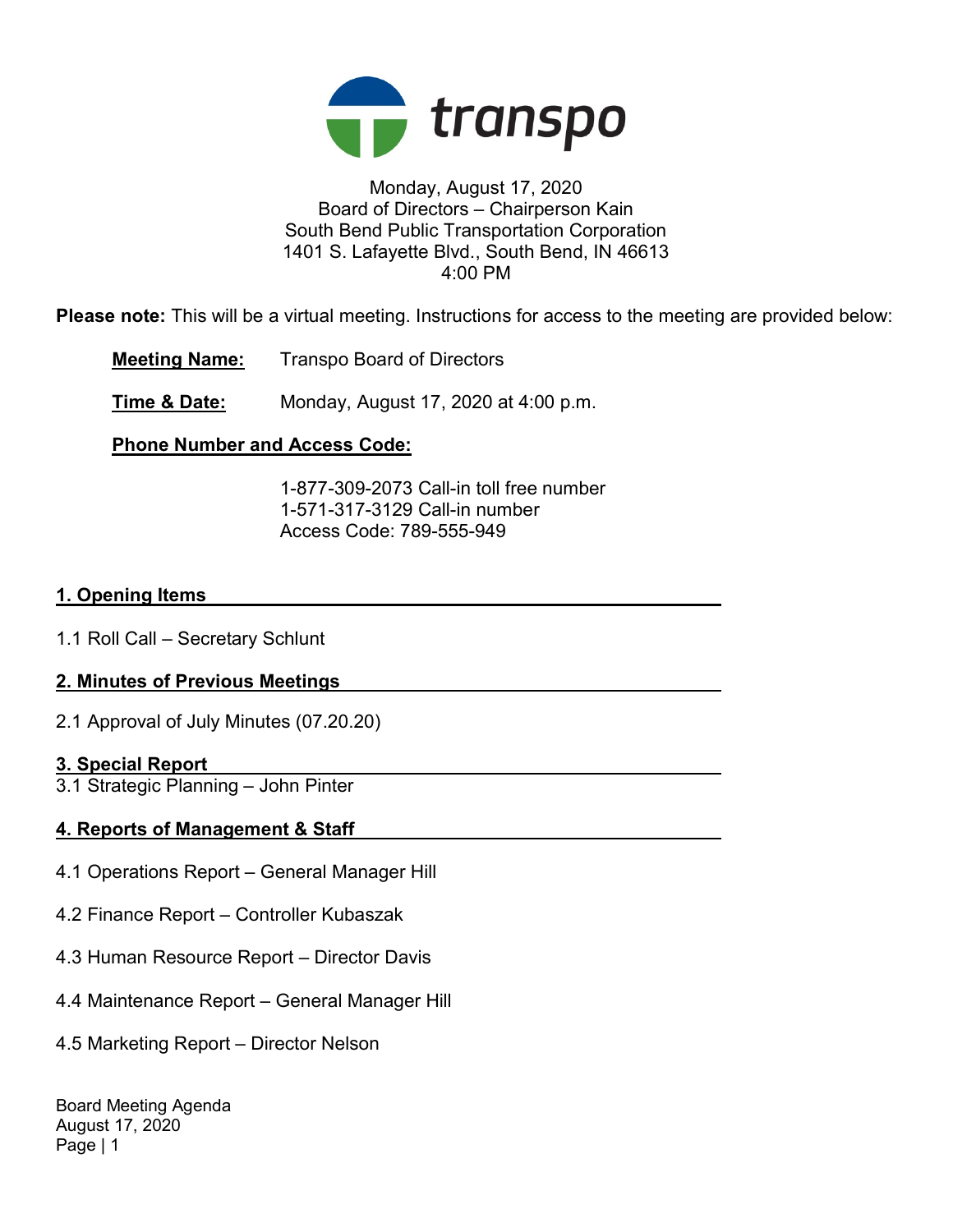## 5. Introduction to Resolutions

#### 5.1 RESOLUTION NO. 39-2020

A RESOLUTION OF THE BOARD OF DIRECTORS OF THE SOUTH BEND PUBLIC TRANSPORTATION CORPORATION, SOUTH BEND, INDIANA, AUTHORIZING MANAGEMENT TO ENTER INTO AN AGREEMENT FOR A&E SERVICES FOR AN UNLEADED FUEL SYSTEM

- 5.2 RESOLUTION NO. 40-2020 A RESOLUTION OF THE BOARD OF DIRECTORS OF THE SOUTH BEND PUBLIC TRANSPORTATION CORPORATION, SOUTH BEND, INDIANA APPROVING THE AGREEMENT WITH ATU LOCAL 996 FOR FIXED ROUTE AND MAINTENANCE SERVICE
- 5.3 RESOLUTION NO. 41-2020 A RESOLUTION OF THE BOARD OF DIRECTORS OF THE SOUTH BEND PUBLIC TRANSPORTATION CORPORATION, SOUTH BEND, INDIANA APPROVING THE SERVICE AGREEMENT WITH SCHOOL CITY OF MISHAWAKA
- 5.4 RESOLUTION NO. 42-2020 A RESOLUTION OF THE BOARD OF DIRECTORS OF THE SOUTH BEND PUBLIC TRANSPORTATION CORPORATION, SOUTH BEND, INDIANA APPROVING THE FINANCIAL TRANSACTIONS INCURRED DURING THE MONTH OF JULY WITHIN THE CORPORATION'S CAPITAL IMPROVEMENT FUND
- 5.5 RESOLUTION NO. 43-2020 A RESOLUTION OF THE BOARD OF DIRECTORS OF THE SOUTH BEND PUBLIC TRANSPORTATION CORPORATION, SOUTH BEND, INDIANA APPROVING THE FINANCIAL TRANSACTIONS INCURRED DURING THE PAST THIRTY-ONE (31) DAYS OF JULY WITHIN THE CORPORATION'S PAYROLL AND TRANSPORTATION FUND
- 5.6 RESOLUTION NO. 44-2020 A RESOLUTION OF THE BOARD OF DIRECTORS OF THE SOUTH BEND PUBLIC TRANSPORTATION CORPORATION, SOUTH BEND, INDIANA AUTHORIZING MANAGEMENT TO ENTER INTO A CONTRACT FOR SPECIALIZED LEGAL **SERVICES**

## 6. Any Other Motions

#### 7. Chairperson's Report

7.1 Report – Chairperson Kain

Board Meeting Agenda August 17, 2020 Page | 2